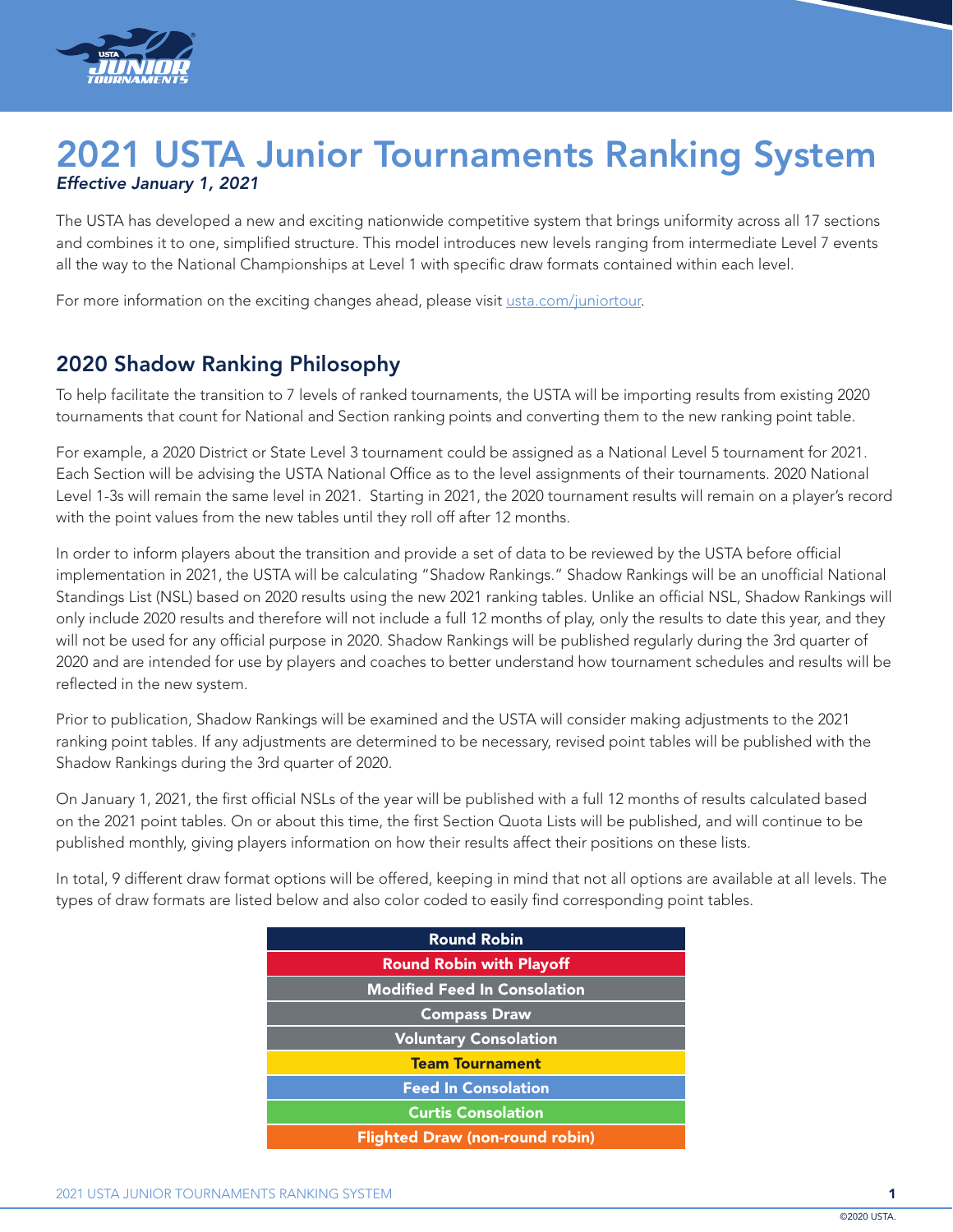

# 2021 Point Tables

*Point Tables as of 2/21/2020. Values are subject to adjustment prior to 2021 effective date.*

| Points Per Win at Level 6 and 7 ONLY; Round Robin Table for L3 - L5                   |           |           |           |         |         |
|---------------------------------------------------------------------------------------|-----------|-----------|-----------|---------|---------|
|                                                                                       | Level 3   | Level 4   | Level 5   | Level 6 | Level 7 |
| <b>Points for Winning Level</b><br>(used to determine fixed points for winning round) | 900       | 540       | 300       | 120     | 32      |
| <b>Main Draw and Round Robin Win</b>                                                  | 225       | 135       | 75        | 30      | 8       |
| <b>MD Points for winning 2 rounds</b>                                                 | 450       | 270       | 150       | 60      | 16      |
| <b>MD Points for winning 3 rounds</b>                                                 | 675       | 405       | 225       | 90      | 24      |
| <b>MD Points for winning 4 rounds</b>                                                 | 900       | 540       | 300       | 120     | 32      |
| <b>MD Points for winning 5 Rounds</b>                                                 | 1125      | 675       | 375       | N/A     | N/A     |
| <b>Consolation (non-main draw win)</b>                                                | <b>NA</b> | <b>NA</b> | <b>NA</b> | 19      | 5       |

| <b>Round Robin Preliminary Round &amp; FMLC Draw Playoff</b><br>For round robin groups of 3 players only with a 4-person playoff |                |                |                |                |                |  |  |
|----------------------------------------------------------------------------------------------------------------------------------|----------------|----------------|----------------|----------------|----------------|--|--|
|                                                                                                                                  | Level 3        | Level 4        | Level 5        | Level 6        | Level 7        |  |  |
|                                                                                                                                  | Points Per Win | Points Per Win | Points Per Win | Points Per Win | Points Per Win |  |  |
| <b>Preliminary Robin Matches</b>                                                                                                 | 71             | 43             | 24             | 30             | 8              |  |  |
| <b>Champion Bracket</b><br><b>Main Draw Matches</b>                                                                              | 229            | 137            | 76             | 30             | 8              |  |  |
| <b>Champion Bracket</b><br><b>Consolation Matches</b>                                                                            | 71             | 43             | 24             | 19             | 5              |  |  |
| 2nd Place Round<br><b>Robin Bracket Matches</b>                                                                                  | 41             | 25             | 14             | 19             | 5              |  |  |
| <b>3rd Place Round</b><br><b>Robin Bracket Matches</b>                                                                           | 34             | 21             | 11             | 19             | 5              |  |  |
| <b>4th Place Round</b><br><b>Robin Bracket Matches</b>                                                                           | 27             | 16             | 9              | 19             | 5              |  |  |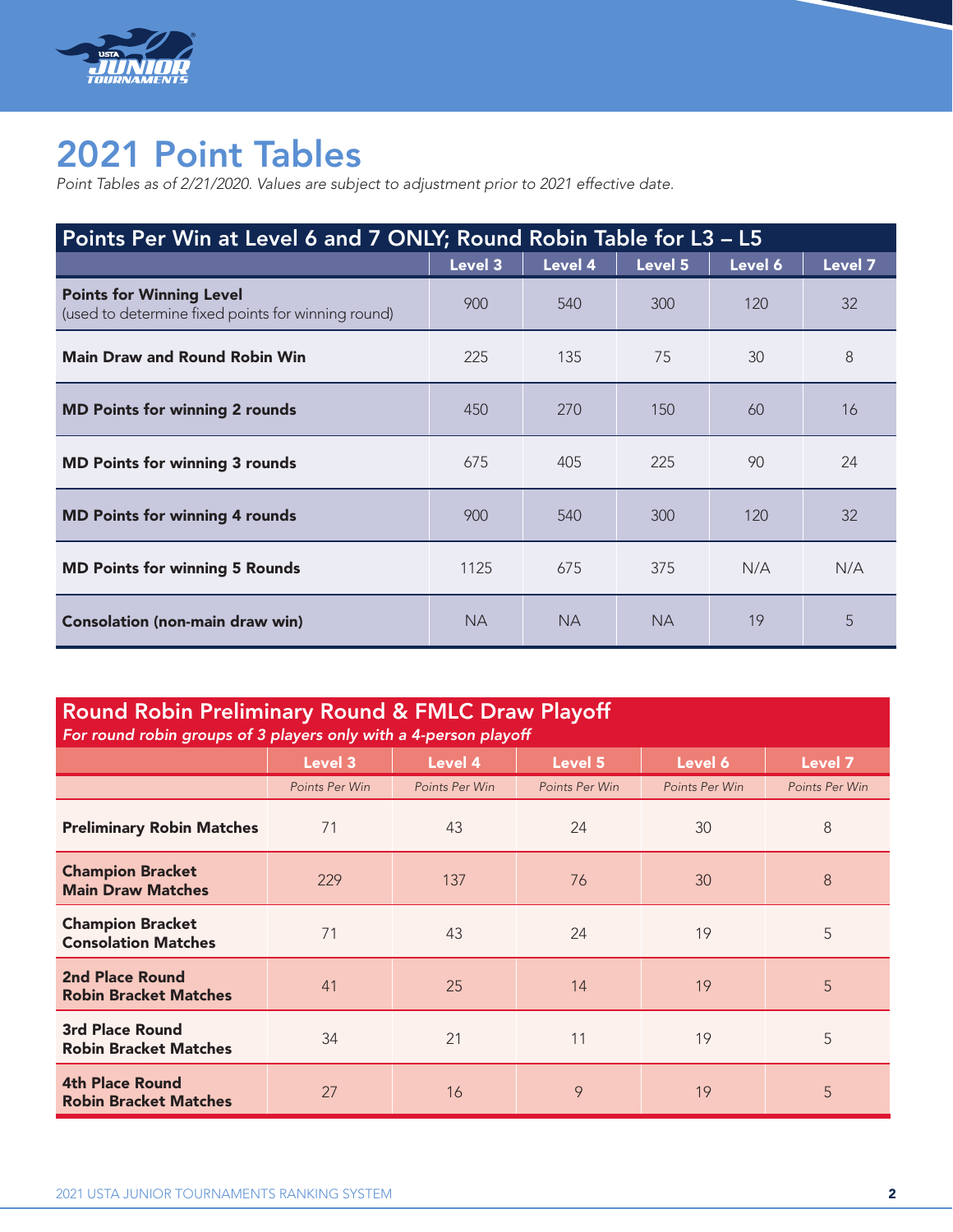

| <b>Modified Feed In, Compass Draw, and Single Elimination</b> |         |         |         |         |         |
|---------------------------------------------------------------|---------|---------|---------|---------|---------|
|                                                               | Level 1 | Level 2 | Level 3 | Level 4 | Level 5 |
| <b>Champion</b>                                               | 3000    | 1650    | 900     | 540     | 300     |
| <b>2nd Place</b>                                              | 2400    | 1238    | 675     | 405     | 225     |
| 3rd Place                                                     | 1950    | 825     | 450     | 270     | 150     |
| <b>4th Place/Semifinals</b>                                   | 1800    | 578     | 315     | 189     | 105     |
| <b>Reached Quarterfinals</b>                                  | 1110    | 297     | 162     | 97      | 54      |
| <b>Reached Round of 16</b>                                    | 750     | 231     | 126     | 76      | 42      |
| <b>Reached Round of 32</b>                                    | 450     | 165     | 90      | 54      | 30      |
| <b>Reached Round of 64</b>                                    | 270     | 99      | 54      | 32      | 18      |
| <b>Reached Round of 128</b>                                   | 120     | 50      | 27      | 16      | 9       |
| <b>Reached Round of 256</b>                                   | 90      | 33      | 18      | 11      | 6       |
| Points earned for each<br>consolation round                   | 105     | 62      | 16      | 9       | 5       |

| <b>Team Tournament - Points Per Win</b> |         |         |         |         |         |         |                |
|-----------------------------------------|---------|---------|---------|---------|---------|---------|----------------|
|                                         | Level 1 | Level 2 | Level 3 | Level 4 | Level 5 | Level 6 | <b>Level 7</b> |
| <b>Position #1</b>                      | 300     | 180     | 150     | 90      | 45      | 18      | 10             |
| <b>Position #2</b>                      | 275     | 156     | 128     | 78      | 39      | 16      | 9              |
| <b>Position #3</b>                      | 250     | 131     | 105     | 67      | 33      | 13      | $\overline{7}$ |
| Position #4                             | 225     | 108     | 83      | 56      | 28      | 11      | 7              |
| <b>Position #5</b>                      | 200     | 84      | 60      | 45      | 23      | 9       | 5              |
| Position # 6                            | 175     | 59      | 25      | 33      | 17      | 7       | 4              |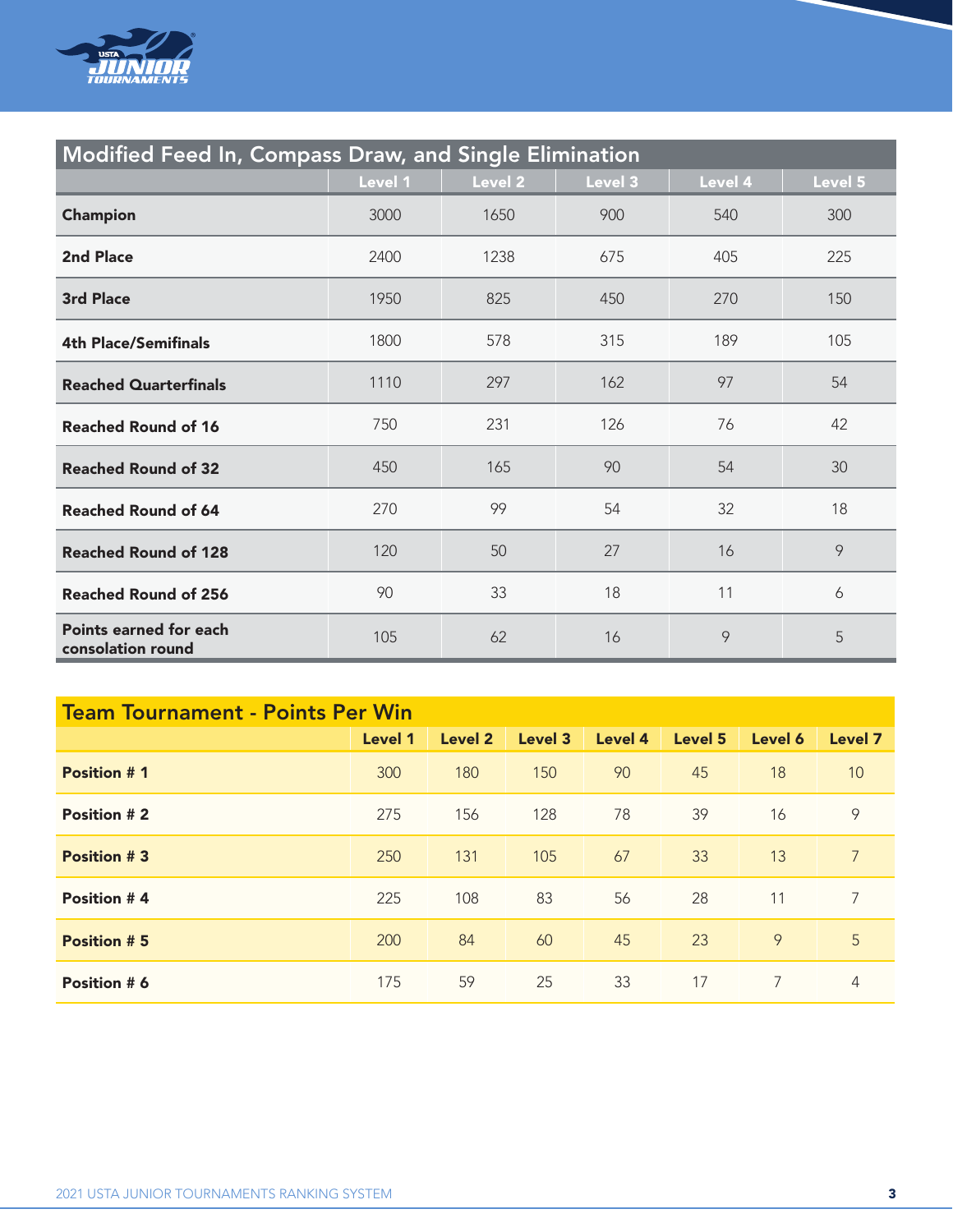

| <b>Feed In Championship through Quarterfinals</b>                                                    |         |                |         |                |                |  |
|------------------------------------------------------------------------------------------------------|---------|----------------|---------|----------------|----------------|--|
|                                                                                                      | Level 1 | <b>Level 2</b> | Level 3 | Level 4        | Level 5        |  |
| <b>Champion</b>                                                                                      | 3000    | 1650           | 900     | 540            | 300            |  |
| 2nd Place                                                                                            | 2400    | 1238           | 675     | 405            | 225            |  |
| <b>3rd Place</b>                                                                                     | 1950    | 990            | 540     | 324            | 180            |  |
| <b>4th Place</b>                                                                                     | 1800    | 825            | 450     | 270            | 150            |  |
| <b>FIC Winner/5th</b>                                                                                | 1350    | 578            | 315     | 189            | 105            |  |
| FIC Runner-up (6th)                                                                                  | 1050    | 495            | 270     | 162            | 90             |  |
| <b>FIC Semifinalist</b>                                                                              | 900     | 396            | 216     | 130            | 72             |  |
| <b>FIC Quarterfinalist</b>                                                                           | 750     | 347            | 189     | 113            | 63             |  |
| <b>FIC Quarterfinalist Qualifier</b><br>(R1 losers in 16 draw fed in here)                           | 600     | 297            | 162     | 97             | 54             |  |
| <b>Reached FIC Round of 16</b>                                                                       | 450     | 231            | 126     | 76             | 42             |  |
| <b>Reached FIC Round of 16 Qualifier</b><br>(R1 losers in 32 draw fed in here)                       | 360     | 198            | 108     | 65             | 36             |  |
| <b>Reached FIC Round of 32</b>                                                                       | 300     | 149            | 81      | 49             | 27             |  |
| <b>Reached FIC Round of 32</b><br>(R1 losers in 64 draw fed into FIC here)                           | 210     | 116            | 63      | 38             | 21             |  |
| <b>Reached FIC Round of 64</b>                                                                       | 150     | 83             | 45      | 27             | 15             |  |
| <b>Reached FIC Round of 64 Qualifier</b><br>(R1 losers in 192 & 256 draw fed in here)                | 90      | 50             | 27      | 16             | 9              |  |
| <b>Reached FIC Round of 128</b>                                                                      | 60      | 33             | 18      | 11             | 6              |  |
| <b>Reached FIC Round of 128 Qualifier</b><br>(R1 losers in 192 & 256 draw fed in here)               | 30      | 17             | 9       | 5              | 3              |  |
| <b>Points Per Win - FIC Consolation Draw</b><br>(currently used at BG 14s USTA National Champ. Only) | 15      | $\,8\,$        | 5       | $\mathfrak{Z}$ | $\overline{2}$ |  |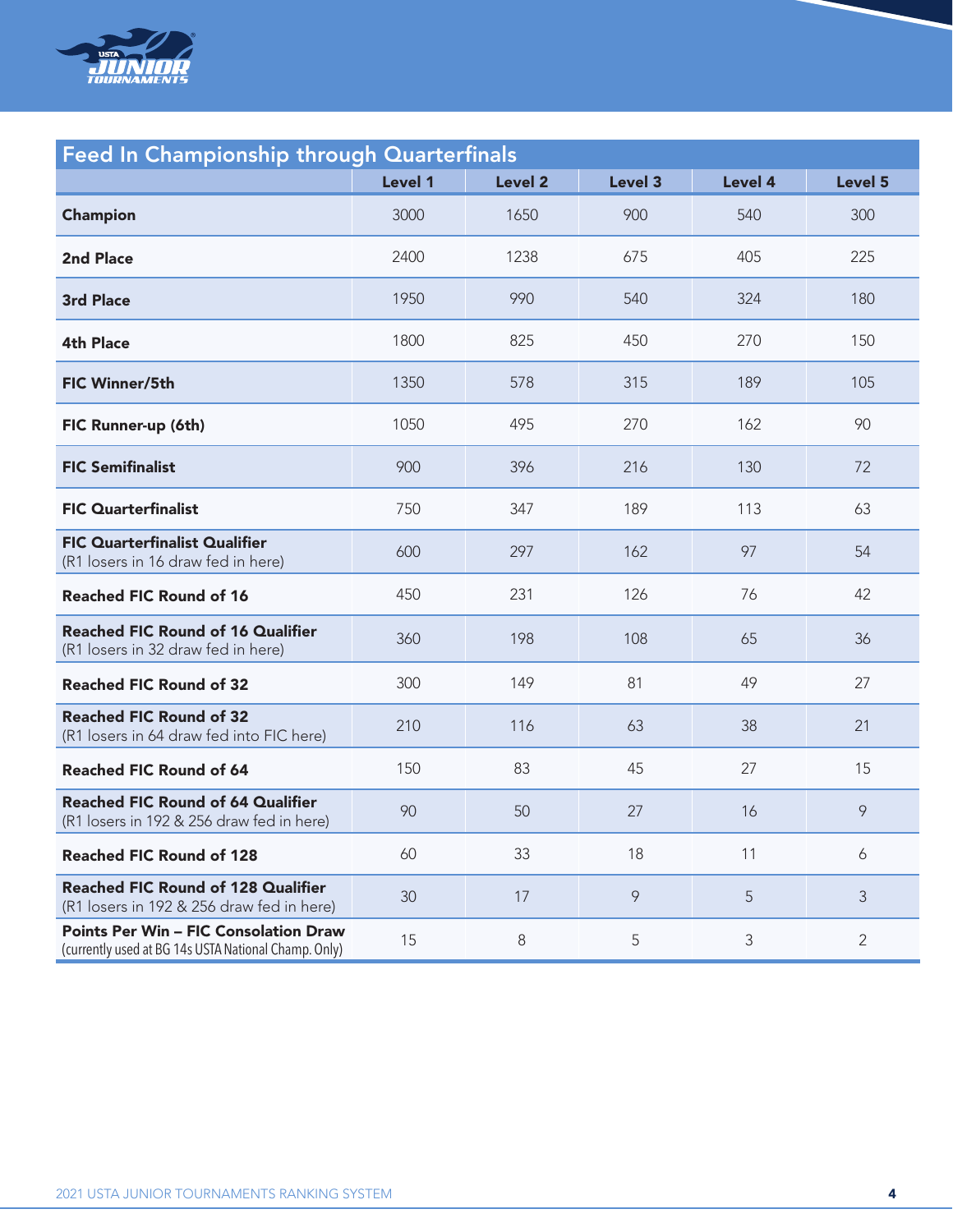

| Feed In Championship through Round of 16 + Quarterfinal Playoffs                             |         |                |         |                |         |
|----------------------------------------------------------------------------------------------|---------|----------------|---------|----------------|---------|
|                                                                                              | Level 1 | <b>Level 2</b> | Level 3 | <b>Level 4</b> | Level 5 |
| <b>Champion</b>                                                                              | 3000    | 1650           | 900     | 540            | 300     |
| <b>2nd Place</b>                                                                             | 2400    | 1238           | 675     | 405            | 225     |
| <b>3rd Place</b>                                                                             | 1950    | 990            | 540     | 324            | 180     |
| <b>4th Place</b>                                                                             | 1800    | 825            | 450     | 270            | 150     |
| 5th Place - Quarterfinal Playoff<br>Winner                                                   | 1350    | 578            | 315     | 189            | 105     |
| 6th Place - Quarterfinal Playoff<br><b>Runner Up</b>                                         | 1080    | 528            | 288     | 173            | 96      |
| 8th Place - Quarterfinal Playoff<br><b>Round 1 Losers</b>                                    | 960     | 462            | 252     | 151            | 84      |
| FIC Winner (9th place)                                                                       | 840     | 429            | 234     | 140            | 78      |
| FIC Runner up (10th place)                                                                   | 720     | 363            | 198     | 119            | 66      |
| <b>FIC Semifinalist</b>                                                                      | 630     | 314            | 171     | 103            | 57      |
| <b>FIC Quarterfinalist</b>                                                                   | 540     | 264            | 144     | 86             | 48      |
| <b>Reached FIC Round of 16</b>                                                               | 450     | 231            | 126     | 76             | 42      |
| <b>Reached FIC Round of 16 Qualifier</b><br>(R1 losers in 32 draw fed into FIC here)         | 360     | 198            | 108     | 65             | 36      |
| <b>Reached FIC Round of 32</b>                                                               | 270     | 149            | 81      | 49             | 27      |
| <b>Reached FIC Round of 32 Qualifier</b><br>(R1 losers in 64 draw fed in here)               | 210     | 116            | 63      | 38             | 21      |
| <b>Reached FIC Round of 64</b>                                                               | 150     | 83             | 45      | 27             | 15      |
| <b>Reached FIC Round of 64 Qualifier</b><br>(R1 losers in 128 draw fed in here)              | 90      | 50             | 27      | 16             | 9       |
| <b>Reached FIC Round of 128</b>                                                              | 60      | 33             | 18      | 11             | 6       |
| <b>Reached FIC Round of 128 Qualifier</b><br>(R1 losers in 192 & 256 Draw fed into FIC here) | 30      | 17             | 9       | 5              | 3       |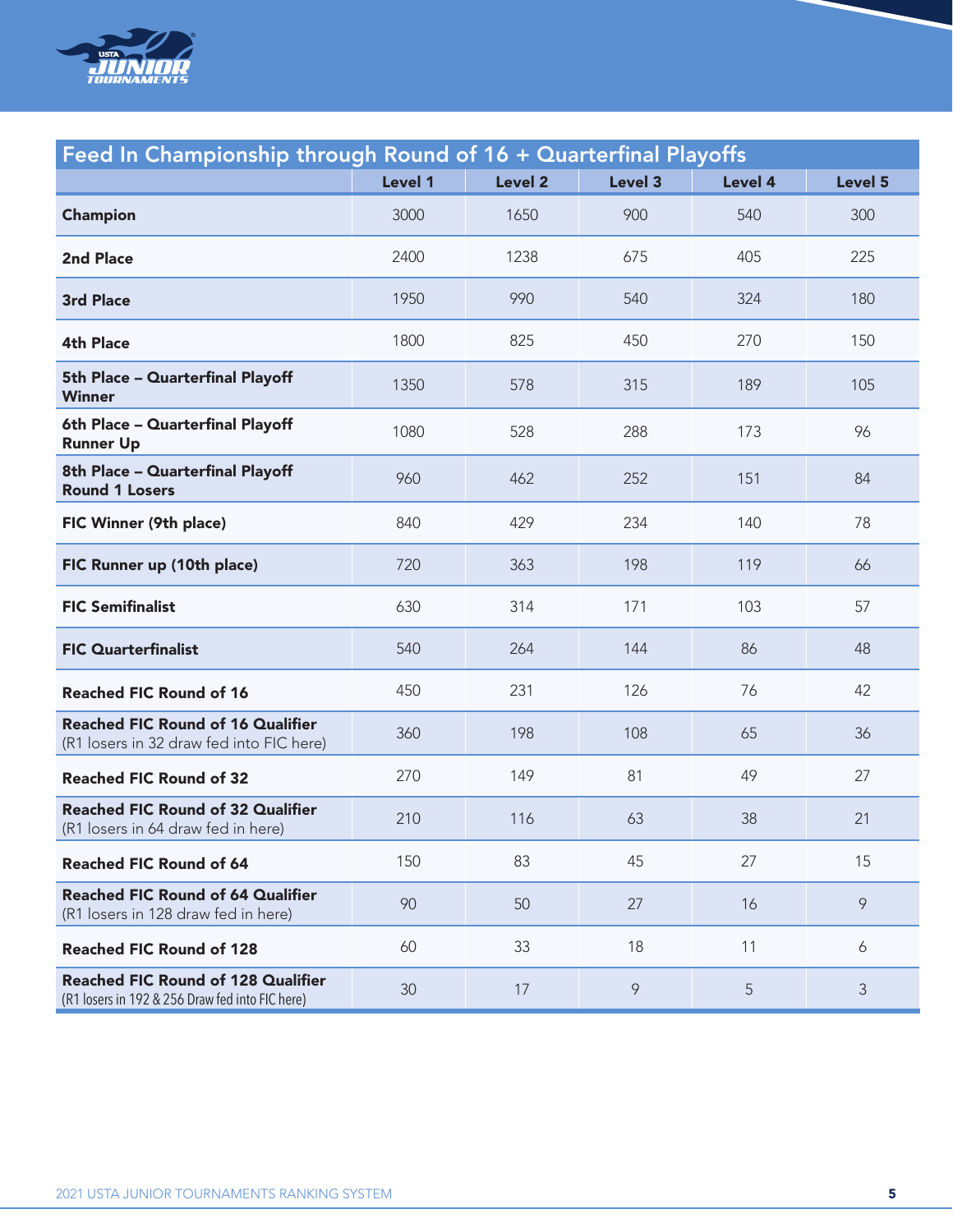

### Curtis Consolation (Max Draw of 64)

*A Curtis Draw of 64 feeds the R64 and R32 losers into a consolation. The R16 and QF losers are fed into the Curtis.*

|                                                                                           | Level 1 | Level 2 | Level 3 | Level 4 | Level 5 |
|-------------------------------------------------------------------------------------------|---------|---------|---------|---------|---------|
| Champion                                                                                  | 3000    | 1650    | 900     | 540     | 300     |
| <b>2nd Place</b>                                                                          | 2400    | 1238    | 675     | 405     | 225     |
| <b>3rd Place</b>                                                                          | 1950    | 825     | 450     | 270     | 150     |
| <b>4th Place/Semifinal</b>                                                                | 1800    | 578     | 315     | 189     | 105     |
| 5th Place<br>(Curtis Consolation Winner)                                                  | 1350    | 512     | 279     | 167     | 93      |
| <b>6th Place</b><br>(Curtis Consolation Runner-up)                                        | 1050    | 462     | 252     | 151     | 84      |
| 7th/8th<br>(Curtis Consolation Semifinalist)                                              | 930     | 396     | 216     | 130     | 72      |
| <b>Reach Curtis Consolation</b><br><b>Quarterfinals</b>                                   | 840     | 330     | 180     | 108     | 60      |
| <b>Reach Curtis Consolation</b><br>Round of 16                                            | 750     | 248     | 135     | 81      | 45      |
| <b>Reached Round of 32</b>                                                                | 390     | 83      | 45      | 27      | 15      |
| <b>Points Per Win in Consolation</b><br>with Round of 64 and Round of<br><b>32 Losers</b> | 45      | 17      | 9       | 5       | 3       |